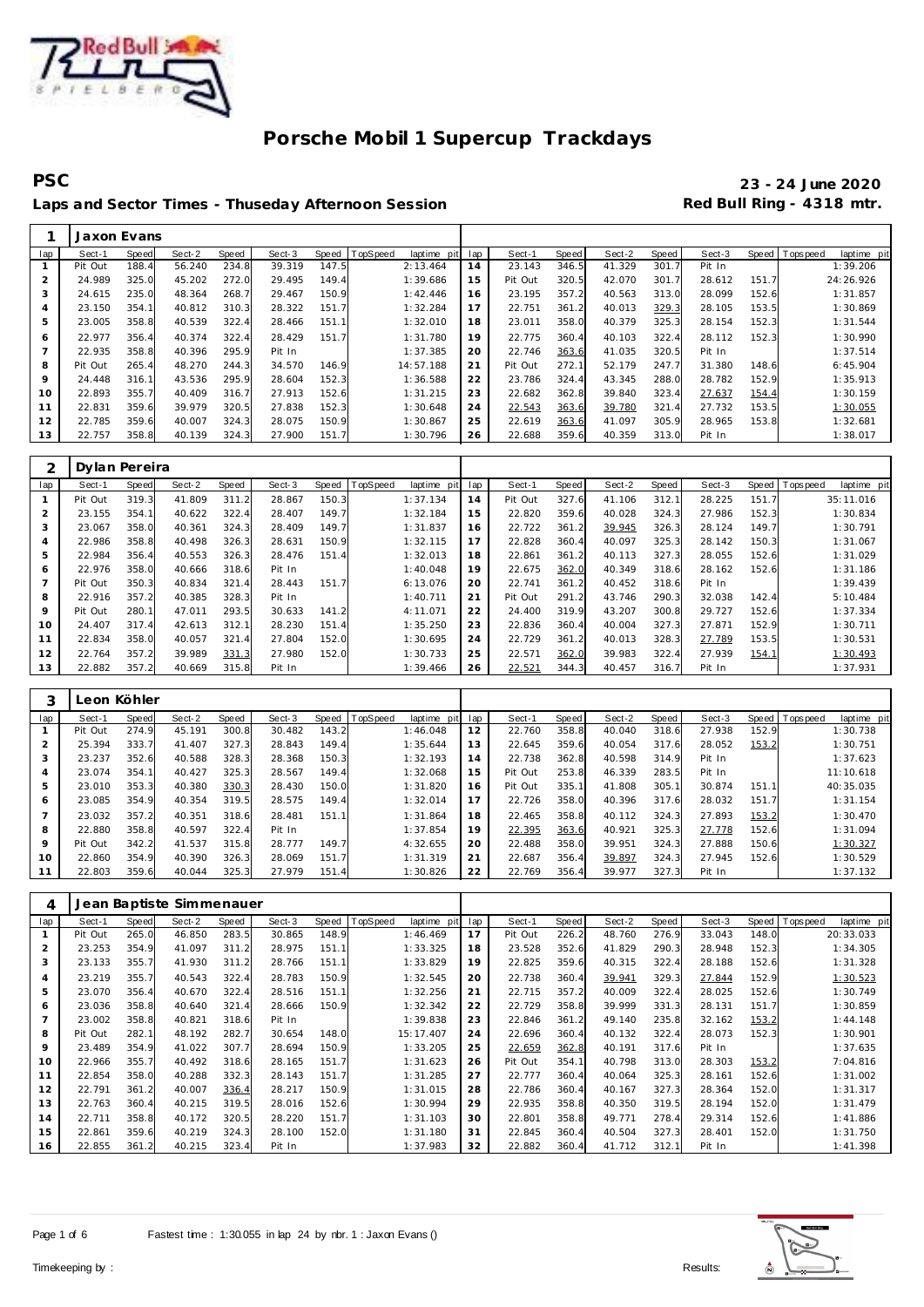

## **PSC 23 - 24 June 2020** Laps and Sector Times - Thuseday Afternoon Session **Red Bull Ring - 4318 mtr.**

| 5   | Jaap van Lagen |       |        |           |        |       |                |                 |    |         |       |        |       |        |       |            |             |
|-----|----------------|-------|--------|-----------|--------|-------|----------------|-----------------|----|---------|-------|--------|-------|--------|-------|------------|-------------|
| lap | Sect-1         | Speed | Sect-2 | Speed     | Sect-3 |       | Speed TopSpeed | laptime pit lap |    | Sect-1  | Speed | Sect-2 | Speed | Sect-3 | Speed | T ops peed | laptime pit |
|     | Pit Out        | 276.3 | 43.256 | 310.3     | 29.213 | 149.7 |                | 1:40.893        | 9  | 22.955  | 356.4 | 40.910 | 315.8 | 28.437 | 151.7 |            | 1:32.302    |
|     | 23.157         | 352.6 | 41.668 | 315.8     | 28.673 | 151.7 |                | 1:33.498        | 10 | 22.797  | 354.9 | 40.589 | 325.3 | 28.381 | 150.0 |            | 1:31.767    |
|     | 22.902         | 354.9 | 40.540 | 323.4     | 28.182 | 152.0 |                | 1:31.624        |    | 22.954  | 354.9 | 40.680 | 327.3 | Pit In |       |            | 1:39.079    |
|     | 22.868         | 355.7 | 40.489 | 326.3     | 28.076 | 152.3 |                | 1:31.433        | 12 | Pit Out | 350.3 | 40.623 | 327.3 | 28.498 | 150.9 |            | 8:18.945    |
| b   | 23.095         | 356.4 | 40.438 | 321<br>4  | 28.245 | 151.7 |                | 1:31.778        | 13 | 22.920  | 357.2 | 41.282 | 325.3 | 28.799 | 150.3 |            | 1:33.001    |
| Ô   | 23.058         | 356.4 | 40.383 | 322.4     | 28.295 | 152.6 |                | 1:31.736        | 14 | 22.822  | 356.4 | 40.732 | 322.4 | 29.091 | 150.6 |            | 1:32.645    |
|     | 22.891         | 353.3 | 40.695 | 324.3     | Pit In |       |                | 1:38.455        | 15 | 22.856  | 354.1 | 40.669 | 325.3 | Pit In |       |            | 1:38.465    |
|     | Pit Out        | 337.2 | 41.310 | 311<br>.2 | 35.039 | 150.9 |                | 14:05.400       | 16 |         |       |        |       |        |       |            |             |

| 6   | Jordan Love |       |        |       |        |       |                |                 |         |         |       |        |       |        |       |                |             |
|-----|-------------|-------|--------|-------|--------|-------|----------------|-----------------|---------|---------|-------|--------|-------|--------|-------|----------------|-------------|
| lap | Sect-1      | Speed | Sect-2 | Speed | Sect-3 |       | Speed TopSpeed | laptime pit lap |         | Sect-1  | Speed | Sect-2 | Speed | Sect-3 |       | Speed Topspeed | laptime pit |
|     | Pit Out     | 263.3 | 44.753 | 315.8 | 28.818 | 149.7 |                | 1:42.971        |         | 23.131  | 358.0 | 40.455 | 327.3 | Pit In |       |                | 1:40.371    |
|     | 23.331      | 352.6 | 42.359 | 325.3 | 28.643 | 150.3 |                | 1:34.333        | 8       | Pit Out | 289.6 | 48.738 | 307.7 | 33.068 | 150.9 |                | 24:54.772   |
|     | 23.188      | 351.8 | 40.702 | 322.4 | 28.444 | 152.0 |                | 1:32.334        | $\circ$ | 23.010  | 356.4 | 40.564 | 320.5 | 28.140 | 153.2 |                | 1:31.714    |
|     | 23.228      | 354.1 | 41.248 | 325.3 | 28.703 | 150.6 |                | 1:33.179        | 10      | 22.925  | 358.8 | 40.505 | 318.6 | 28.300 | 152.9 |                | 1:31.730    |
|     | 23.146      | 356.4 | 40.745 | 325.3 | 28.544 | 150.9 |                | 1:32.435        |         | 22.841  | 359.6 | 40.097 | 328.3 | 28.133 | 151.7 |                | 1:31.071    |
| O   | 23.005      | 358.8 | 40.497 | 325.3 | 28.610 | 152.0 |                | 1:32.112        | 12      | 22.969  | 357.2 | 44.871 | 306.8 | Pit In |       |                | 1:44.561    |

| 10             | Marius Nakken |              |          |       |        |       |          |             |     |         |       |          |       |        |       |             |             |
|----------------|---------------|--------------|----------|-------|--------|-------|----------|-------------|-----|---------|-------|----------|-------|--------|-------|-------------|-------------|
| lap            | Sect-1        | <b>Speed</b> | Sect-2   | Speed | Sect-3 | Speed | TopSpeed | laptime pit | lap | Sect-1  | Speed | Sect-2   | Speed | Sect-3 | Speed | T ops pee d | laptime pit |
| $\mathbf{1}$   | Pit Out       | 271.2        | 47.271   | 279.8 | 29.900 | 148.0 |          | 1:43.158    | 22  | 22.951  | 357.2 | 40.838   | 313.0 | 28.534 | 151.1 |             | 1:32.323    |
| $\overline{2}$ | 23.604        | 343.6        | 42.074   | 307.7 | 29.199 | 149.2 |          | 1:34.877    | 23  | 22.712  | 359.6 | 41.496   | 301.7 | 34.111 | 151.4 |             | 1:38.319    |
| 3              | 23.170        | 356.4        | 41.351   | 315.8 | 28.735 | 150.9 |          | 1:33.256    | 24  | 22.908  | 356.4 | 40.796   | 314.0 | 28.307 | 152.0 |             | 1:32.011    |
| 4              | 23.075        | 358.0        | 41.043   | 316.7 | 28.398 | 150.6 |          | 1:32.516    | 25  | 22.583  | 359.6 | 40.716   | 309.5 | 28.625 | 151.7 |             | 1:31.924    |
| 5              | 23.241        | 357.2        | 40.967   | 314.9 | 28.565 | 150.9 |          | 1:32.773    | 26  | 22.644  | 358.0 | 40.856   | 316.7 | Pit In |       |             | 1:39.471    |
| 6              | 22.908        | 355.7        | 40.907   | 305.1 | 28.622 | 150.0 |          | 1:32.437    | 27  | Pit Out | 236.8 | 54.051   | 277.6 | 34.702 | 140.9 |             | 11:46.722   |
| $\overline{7}$ | 22.992        | 356.4        | 40.939   | 314.0 | 28.908 | 150.0 |          | 1:32.839    | 28  | 26.406  | 346.5 | 41.620   | 303.4 | 28.716 | 151.4 |             | 1:36.742    |
| 8              | 23.220        | 354.9        | 40.968   | 314.9 | Pit In |       |          | 1:41.791    | 29  | 22.846  | 356.4 | 40.777   | 314.0 | 28.152 | 151.7 |             | 1:31.775    |
| 9              | Pit Out       | 226.8        | 50.675   | 242.7 | 31.671 | 147.5 |          | 5:17.680    | 30  | 22.704  | 360.4 | 40.985   | 314.0 | 28.374 | 152.6 |             | 1:32.063    |
| 10             | 23.729        | 350.3        | 41.739   | 301.7 | 28.846 | 150.9 |          | 1:34.314    | 31  | 22.554  | 360.4 | 40.684   | 316.7 | 28.175 | 152.9 |             | 1:31.413    |
| 11             | 23.098        | 354.1        | 40.929   | 309.5 | 28.356 | 151.1 |          | 1:32.383    | 32  | 22.475  | 362.0 | 40.416   | 322.4 | 28.251 | 152.6 |             | 1:31.142    |
| 12             | 22.983        | 356.4        | 40.763   | 316.7 | 28.186 | 150.9 |          | 1:31.932    | 33  | 22.547  | 362.8 | 40.506   | 320.5 | 28.150 | 152.9 |             | 1:31.203    |
| 13             | 23.074        | 356.4        | 40.547   | 317.6 | 28.237 | 150.6 |          | 1:31.858    | 34  | 22.717  | 362.0 | 41.296   | 293.5 | Pit In |       |             | 1:42.708    |
| 14             | 22.788        | 355.7        | 1:28.814 | 257.8 | Pit In |       |          | 2:29.498    | 35  | Pit Out | 300.9 | 42.617   | 315.8 | 28.422 | 151.7 |             | 6:14.270    |
| 15             | Pit Out       | 244.6        | 47.741   | 291.1 | 28.997 | 150.9 |          | 10:43.427   | 36  | 23.034  | 354.1 | 40.819   | 314.0 | 28.336 | 152.6 |             | 1:32.189    |
| 16             | 22.977        | 356.4        | 40.679   | 318.6 | 28.270 | 150.9 |          | 1:31.926    | 37  | 22.757  | 358.8 | 1:19.209 | 267.3 | 32.340 | 151.4 |             | 2:14.306    |
| 17             | 22.817        | 358.0        | 40.530   | 321.4 | 28.583 | 151.7 |          | 1:31.930    | 38  | 22.953  | 357.2 | 41.242   | 279.8 | 29.458 | 151.4 |             | 1:33.653    |
| 18             | 23.942        | 354.9        | 43.813   | 278.4 | 29.257 | 151.1 |          | 1:37.012    | 39  | 22.881  | 357.2 | 40.939   | 311.2 | 28.378 | 151.1 |             | 1:32.198    |
| 19             | 22.904        | 359.6        | 40.678   | 314.9 | 28.471 | 151.4 |          | 1:32.053    | 40  | 23.033  | 358.8 | 40.649   | 318.6 | 28.325 | 151.4 |             | 1:32.007    |
| 20             | 22.808        | 361.2        | 41.605   | 246.0 | Pit In |       |          | 1:42.154    | 41  | 22.709  | 358.0 | 40.733   | 324.3 | 28.769 | 146.1 |             | 1:32.211    |
| 21             | Pit Out       | 284.5        | 47.350   | 304.2 | 34.419 | 149.7 |          | 20:46.611   | 42  | 23.242  | 356.4 | 41.521   | 305.1 | Pit In |       |             | 1:45.927    |

| 12             | <b>Philipp Sager</b> |       |        |       |        |       |          |                |     |         |       |        |       |        |       |           |             |
|----------------|----------------------|-------|--------|-------|--------|-------|----------|----------------|-----|---------|-------|--------|-------|--------|-------|-----------|-------------|
| lap            | Sect-1               | Speed | Sect-2 | Speed | Sect-3 | Speed | TopSpeed | laptime<br>pit | lap | Sect-1  | Speed | Sect-2 | Speed | Sect-3 | Speed | Tops peed | laptime pit |
|                | Pit Out              | 295.4 | 46.652 | 262.8 | 31.117 | 146.1 |          | 1:45.778       | 18  | 23.182  | 358.8 | 41.027 | 306.8 | 28.702 | 148.6 |           | 1:32.911    |
| 2              | 24.482               | 329.0 | 42.801 | 296.7 | 29.503 | 148.9 |          | 1:36.786       | 19  | 23.074  | 359.6 | 41.199 | 315.8 | 28.481 | 150.0 |           | 1:32.754    |
| 3              | 23.626               | 346.5 | 41.624 | 308.6 | 29.223 | 148.C |          | 1:34.473       | 20  | 23.018  | 358.8 | 44.956 | 291.1 | Pit In |       |           | 1:45.667    |
| 4              | 23.377               | 350.3 | 41.469 | 310.3 | 28.885 | 150.3 |          | 1:33.731       | 21  | Pit Out | 311.9 | 44.000 | 283.5 | 29.837 | 148.9 |           | 32:28.515   |
| 5              | 23.202               | 355.7 | 41.140 | 310.3 | 28.705 | 149.7 |          | 1:33.047       | 22  | 23.484  | 354.1 | 41.262 | 295.1 | 28.897 | 150.0 |           | 1:33.643    |
| 6              | 23.111               | 355.7 | 40.881 | 312.1 | 28.849 | 150.0 |          | 1:32.841       | 23  | 23.161  | 358.8 | 40.976 | 300.8 | 28.597 | 149.7 |           | 1:32.734    |
| $\overline{7}$ | 23.793               | 288.6 | 41.648 | 303.4 | 28.920 | 150.9 |          | 1:34.361       | 24  | 23.173  | 358.0 | 40.915 | 305.1 | 29.027 | 148.0 |           | 1:33.115    |
| 8              | 22.975               | 354.9 | 41.873 | 306.8 | Pit In |       |          | 1:40.280       | 25  | 23.034  | 359.6 | 41.035 | 306.8 | 28.633 | 150.9 |           | 1:32.702    |
| 9              | Pit Out              | 323.7 | 42.747 | 285.0 | 29.115 | 148.9 |          | 11:36.550      | 26  | 23.033  | 358.8 | 40.888 | 320.5 | 28.836 | 148.9 |           | 1:32.757    |
| 10             | 23.277               | 352.6 | 41.018 | 314.0 | 28.640 | 150.0 |          | 1:32.935       | 27  | 23.267  | 356.4 | 41.302 | 310.3 | Pit In |       |           | 1:41.752    |
| 11             | 23.122               | 354.1 | 40.921 | 317.6 | 28.979 | 148.9 |          | 1:33.022       | 28  | Pit Out | 281.1 | 45.708 | 280.5 | 29.941 | 150.0 |           | 4:12.550    |
| 12             | 23.306               | 355.7 | 40.926 | 316.7 | 29.042 | 150.0 |          | 1:33.274       | 29  | 23.360  | 355.7 | 41.406 | 310.3 | 29.220 | 150.6 |           | 1:33.986    |
| 13             | 23.123               | 356.4 | 41.909 | 299.2 | Pit In |       |          | 1:41.779       | 30  | 23.055  | 362.0 | 40.905 | 308.6 | 28.618 | 151.7 |           | 1:32.578    |
| 14             | Pit Out              | 277.7 | 46.444 | 291.1 | 29.939 | 148.6 |          | 5:57.385       | 31  | 22.954  | 362.0 | 40.603 | 314.9 | 28.675 | 151.4 |           | 1:32.232    |
| 15             | 23.374               | 345.8 | 45.346 | 309.5 | 28.918 | 150.0 |          | 1:37.638       | 32  | 22.862  | 361.2 | 40.718 | 314.0 | 28.925 | 150.9 |           | 1:32.505    |
| 16             | 23.258               | 356.4 | 40.912 | 316.7 | 28.668 | 150.6 |          | 1:32.838       | 33  | 22.913  | 358.8 | 40.843 | 312.1 | 28.581 | 150.3 |           | 1:32.337    |
| 17             | 22.850               | 357.2 | 41.386 | 311.2 | 28.527 | 150.6 |          | 1:32.763       | 34  | 23.025  | 359.6 | 41.698 | 296.7 | Pit In |       |           | 1:43.377    |



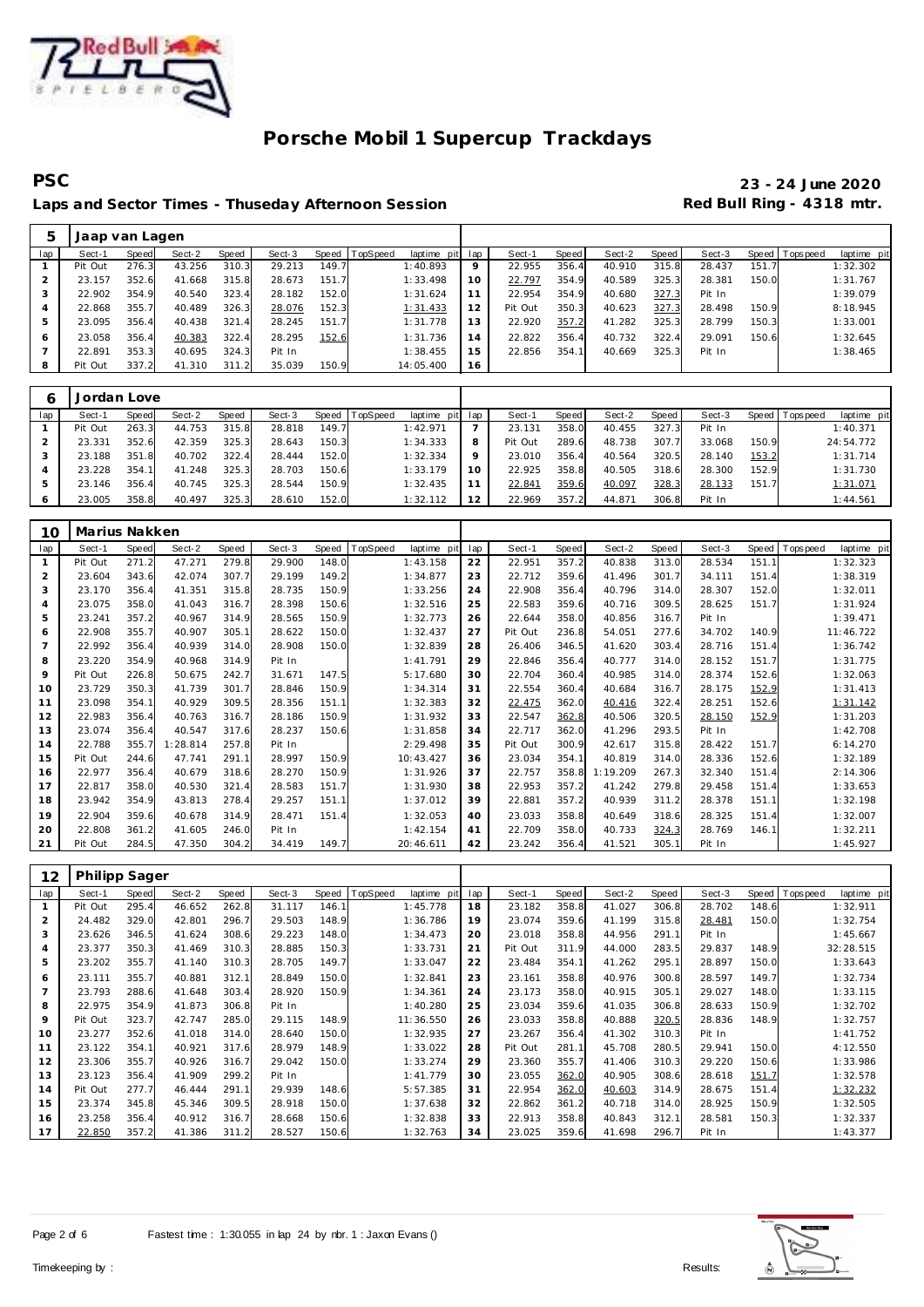

**PSC 23 - 24 June 2020** Laps and Sector Times - Thuseday Afternoon Session **Red Bull Ring - 4318 mtr.** 

| 14             | Mateo Llarena |       |        |       |        |       |          |             |     |         |       |        |       |        |       |            |             |
|----------------|---------------|-------|--------|-------|--------|-------|----------|-------------|-----|---------|-------|--------|-------|--------|-------|------------|-------------|
| lap            | Sect-1        | Speed | Sect-2 | Speed | Sect-3 | Speed | TopSpeed | laptime pit | lap | Sect-1  | Speed | Sect-2 | Speed | Sect-3 | Speed | T ops peed | laptime pit |
|                | Pit Out       | 304.3 | 44.024 | 288.8 | 30.024 | 148.0 |          | 1:47.118    | 20  | Pit Out | 322.4 | 43.253 | 299.2 | 29.639 | 148.9 |            | 10:24.649   |
| 2              | 23.514        | 348.0 | 42.479 | 303.4 | 29.402 | 147.8 |          | 1:35.395    | 21  | 22.921  | 357.2 | 43.126 | 300.0 | 29.297 | 149.4 |            | 1:35.344    |
| 3              | 23.309        | 354.1 | 41.672 | 314.9 | 29.233 | 148.6 |          | 1:34.214    | 22  | 23.229  | 354.9 | 41.757 | 317.6 | 29.293 | 151.1 |            | 1:34.279    |
| 4              | 23.154        | 340.7 | 41.776 | 310.3 | 29.114 | 148.3 |          | 1:34.044    | 23  | 22.838  | 354.1 | 41.460 | 310.3 | 29.443 | 150.3 |            | 1:33.741    |
| 5              | 23.207        | 354.9 | 41.737 | 310.3 | 29.181 | 148.6 |          | 1:34.125    | 24  | 23.076  | 354.9 | 41.987 | 311.2 | 29.076 | 150.3 |            | 1:34.139    |
| 6              | 23.266        | 348.0 | 41.997 | 316.7 | Pit In |       |          | 1:43.501    | 25  | 23.693  | 349.5 | 42.071 | 300.8 | Pit In |       |            | 1:44.249    |
| $\overline{7}$ | Pit Out       | 313.1 | 42.834 | 293.5 | 29.641 | 149.2 |          | 12:31.955   | 26  | Pit Out | 321.8 | 43.099 | 293.5 | 29.831 | 146.1 |            | 15:49.912   |
| 8              | 23.320        | 353.3 | 41.699 | 305.1 | 29.387 | 149.4 |          | 1:34.406    | 27  | 23.381  | 354.9 | 41.953 | 304.2 | 29.671 | 141.9 |            | 1:35.005    |
| 9              | 23.179        | 354.1 | 41.652 | 316.7 | 29.164 | 149.7 |          | 1:33.995    | 28  | 24.525  | 280.1 | 42.755 | 305.1 | Pit In |       |            | 1:45.472    |
| 10             | 23.240        | 354.1 | 42.001 | 309.5 | 29.253 | 150.3 |          | 1:34.494    | 29  | Pit Out | 295.4 | 45.198 | 286.5 | 31.351 | 148.6 |            | 5:06.089    |
| 11             | 23.266        | 353.3 | 41.808 | 317.6 | 29.209 | 149.7 |          | 1:34.283    | 30  | 24.133  | 319.3 | 43.377 | 307.7 | 29.630 | 149.7 |            | 1:37.140    |
| 12             | 23.222        | 355.7 | 41.714 | 315.8 | 29.064 | 149.7 |          | 1:34.000    | 31  | 23.168  | 351.0 | 41.702 | 314.0 | 29.285 | 150.6 |            | 1:34.155    |
| 13             | 23.308        | 354.1 | 41.631 | 305.9 | 29.087 | 149.2 |          | 1:34.026    | 32  | 22.802  | 354.9 | 41.365 | 317.6 | 28.783 | 151.4 |            | 1:32.950    |
| 14             | 25.327        | 353.3 | 43.148 | 277.6 | 30.197 | 147.5 |          | 1:38.672    | 33  | 22.798  | 356.4 | 41.430 | 306.8 | 28.806 | 151.1 |            | 1:33.034    |
| 15             | 23.313        | 356.4 | 41.607 | 308.6 | 29.088 | 150.0 |          | 1:34.008    | 34  | 22.925  | 357.2 | 41.125 | 319.5 | 28.583 | 151.1 |            | 1:32.633    |
| 16             | 23.075        | 358.8 | 41.936 | 298.3 | Pit In |       |          | 1:42.915    | 35  | 22.834  | 357.2 | 41.120 | 318.6 | 28.772 | 152.0 |            | 1:32.726    |
| 17             | Pit Out       | 325.0 | 43.314 | 291.1 | 29.685 | 150.3 |          | 5:20.363    | 36  | 22.874  | 354.1 | 41.191 | 321.4 | 28.785 | 151.4 |            | 1:32.850    |
| 18             | 23.208        | 352.6 | 42.296 | 299.2 | 29.370 | 150.0 |          | 1:34.874    | 37  | 22.895  | 356.4 | 41.196 | 314.0 | 28.639 | 151.1 |            | 1:32.730    |
| 19             | 22.860        | 354.9 | 42.079 | 308.6 | Pit In |       |          | 1:44.493    | 38  | 22.905  | 338.6 | 43.657 | 294.3 | Pit In |       |            | 1:43.334    |

| 15             |         |       | Jukka Honkavuori |       |        |       |                 |                |     |         |       |        |       |        |       |            |             |
|----------------|---------|-------|------------------|-------|--------|-------|-----------------|----------------|-----|---------|-------|--------|-------|--------|-------|------------|-------------|
| lap            | Sect-1  | Speed | Sect-2           | Speed | Sect-3 | Speed | <b>TopSpeed</b> | laptime<br>pit | lap | Sect-1  | Speed | Sect-2 | Speed | Sect-3 | Speed | Tops pee d | laptime pit |
|                | Pit Out | 272.6 | 51.121           | 225.5 | 36.459 | 130.3 |                 | 1:55.281       | 17  | 22.803  | 355.7 | 41.244 | 319.5 | 28.366 | 151.1 |            | 1:32.413    |
| $\overline{2}$ | 29.220  | 191.0 | 51.217           | 309.5 | 29.184 | 150.3 |                 | 1:49.621       | 18  | 22.998  | 358.0 | 40.188 | 337.5 | 28.679 | 150.0 |            | 1:31.865    |
| 3              | 23.068  | 356.4 | 40.753           | 323.4 | 28.809 | 150.9 |                 | 1:32.630       | 19  | 23.039  | 354.9 | 40.621 | 334.4 | 28.588 | 150.6 |            | 1:32.248    |
| 4              | 23.103  | 357.2 | 40.575           | 321.4 | 28.515 | 150.6 |                 | 1:32.193       | 20  | 22.993  | 356.4 | 40.428 | 319.5 | 28.488 | 150.3 |            | 1:31.909    |
| 5              | 22.990  | 357.2 | 40.706           | 320.5 | 28.581 | 150.3 |                 | 1:32.277       | 21  | 25.814  | 282.5 | 44.454 | 283.5 | Pit In |       |            | 1:48.932    |
| 6              | 22.976  | 358.0 | 40.651           | 316.7 | 28.343 | 150.9 |                 | 1:31.970       | 22  | Pit Out | 301.4 | 42.478 | 295.1 | 28.906 | 151.1 |            | 21:25.043   |
|                | 23.016  | 356.4 | 48.239           | 243.2 | 30.440 | 151.1 |                 | 1:41.695       | 23  | 23.118  | 354.9 | 40.875 | 313.0 | 28.487 | 151.7 |            | 1:32.480    |
| 8              | 23.234  | 356.4 | 1:04.028         | 196.4 | Pit In |       |                 | 2:14.572       | 24  | 22.926  | 358.0 | 40.853 | 320.5 | 28.577 | 151.4 |            | 1:32.356    |
| 9              | Pit Out | 235.4 | 45.036           | 309.5 | 30.045 | 151.7 |                 | 24:05.623      | 25  | 22.998  | 358.8 | 40.695 | 323.4 | 28.892 | 150.3 |            | 1:32.585    |
| 10             | 22.979  | 357.2 | 41.121           | 313.0 | 28.513 | 151.1 |                 | 1:32.613       | 26  | 23.151  | 357.2 | 41.246 | 285.7 | 31.421 | 150.6 |            | 1:35.818    |
|                | 23.042  | 355.7 | 41.217           | 320.5 | 28.593 | 151.7 |                 | 1:32.852       | 27  | 23.112  | 357.2 | 40.674 | 325.3 | 28.793 | 149.7 |            | 1:32.579    |
| 12             | 22.991  | 360.4 | 40.915           | 319.5 | 28.782 | 149.7 |                 | 1:32.688       | 28  | 24.103  | 350.3 | 40.846 | 314.9 | 28.611 | 152.3 |            | 1:33.560    |
| 13             | 23.167  | 359.6 | 42.121           | 263.4 | Pit In |       |                 | 1:51.287       | 29  | 23.154  | 357.2 | 40.774 | 323.4 | 28.411 | 151.1 |            | 1:32.339    |
| 14             | Pit Out | 225.3 | 49.520           | 224.1 | 33.526 | 126.9 |                 | 7:00.652       | 30  | 23.120  | 358.0 | 42.061 | 302.5 | 28.742 | 152.6 |            | 1:33.923    |
| 15             | 28.686  | 227.1 | 55.718           | 236.8 | 31.077 | 150.3 |                 | 1:55.481       | 31  | 23.122  | 356.4 | 40.708 | 329.3 | 28.902 | 150.9 |            | 1:32.732    |
| 16             | 23.079  | 354.9 | 40.991           | 317.6 | 28.529 | 151.1 |                 | 1:32.599       | 32  | 26.335  | 255.4 | 45.799 | 285.7 | Pit In |       |            | 1:52.919    |

| 20  | Roar Lindland |       |        |       |        |       |          |             |     |         |       |        |       |        |       |           |             |
|-----|---------------|-------|--------|-------|--------|-------|----------|-------------|-----|---------|-------|--------|-------|--------|-------|-----------|-------------|
| lap | Sect-1        | Speed | Sect-2 | Speed | Sect-3 | Speed | TopSpeed | laptime pit | lap | Sect-1  | Speed | Sect-2 | Speed | Sect-3 | Speed | Tops peed | laptime pit |
|     | Pit Out       | 298.1 | 46.284 | 275.5 | 32.242 | 145.3 |          | 1:46.509    | 12  | 23.062  | 358.0 | 40.830 | 318.6 | 28.731 | 150.3 |           | 1:32.623    |
|     | 23.801        | 347.3 | 42.531 | 307.7 | 29.855 | 149.7 |          | 1:36.187    | 13  | 23.423  | 355.7 | 40.808 | 313.0 | 28.895 | 147.5 |           | 1:33.126    |
| 3   | 23.249        | 352.6 | 41.609 | 304.2 | 30.212 | 149.2 |          | 1:35.070    | 14  | 23.131  | 358.0 | 41.252 | 309.5 | 29.184 | 149.2 |           | 1:33.567    |
| 4   | 23.268        | 354.1 | 41.453 | 306.8 | Pit In |       |          | 1:45.516    | 15  | 23.488  | 356.4 | 41.441 | 305.9 | 29.063 | 150.3 |           | 1:33.992    |
| 5   | Pit Out       | 269.9 | 45.644 | 293.5 | 29.605 | 150.6 |          | 4:56.847    | 16  | 23.815  | 354.9 | 41.620 | 304.2 | Pit In |       |           | 1:44.821    |
| 6   | 23.450        | 344.3 | 43.300 | 304.2 | 28.840 | 151.1 |          | 1:35.590    | 17  | Pit Out | 255.8 | 43.281 | 304.2 | 28.894 | 150.0 |           | 6:03.034    |
|     | 23.010        | 355.7 | 40.947 | 316.7 | 28.583 | 150.3 |          | 1:32.540    | 18  | 23.014  | 357.2 | 40.986 | 317.6 | 28.817 | 150.6 |           | 1:32.817    |
| 8   | 22.959        | 356.4 | 40.680 | 315.8 | 28.561 | 149.7 |          | 1:32.200    | 19  | 23.092  | 356.4 | 40.719 | 314.9 | 28.765 | 151.1 |           | 1:32.576    |
| 9   | 23.031        | 357.2 | 40.880 | 316.7 | Pit In |       |          | 1:41.574    | 20  | 24.075  | 353.3 | 41.790 | 314.0 | 28.918 | 150.9 |           | 1:34.783    |
| 10  | Pit Out       | 297.6 | 46.076 | 294.3 | 29.243 | 151.7 |          | 8:38.833    | 21  | 23.057  | 358.8 | 41.825 | 304.2 | 29.186 | 149.2 |           | 1:34.068    |
| 11  | 22.912        | 357.2 | 40.862 | 316.7 | 28.990 | 148.6 |          | 1:32.764    | 22  | 24.627  | 351.8 | 42.017 | 293.5 | Pit In |       |           | 1:52.863    |

| 2 <sub>1</sub> | Clement Mateu |       |        |       |        |       |          |             |     |         |       |        |       |        |       |                |             |
|----------------|---------------|-------|--------|-------|--------|-------|----------|-------------|-----|---------|-------|--------|-------|--------|-------|----------------|-------------|
| lap            | Sect-1        | Speed | Sect-2 | Speed | Sect-3 | Speed | TopSpeed | laptime pit | lap | Sect-1  | Speed | Sect-2 | Speed | Sect-3 |       | Speed Topspeed | laptime pit |
|                | Pit Out       | 244.6 | 46.712 | 301.7 | 30.014 | 144.8 |          | 1:48.318    | 16  | 23.407  | 355.7 | 41.318 | 309.5 | 28.977 | 147.8 |                | 1:33.702    |
|                | 23.615        | 352.6 | 41.584 | 309.5 | 29.321 | 148.9 |          | 1:34.520    | 17  | 23.362  | 357.2 | 41.046 | 320.5 | 29.019 | 147.5 |                | 1:33.427    |
| 3              | 23.338        | 355.7 | 41.494 | 320.5 | 29.298 | 149.4 |          | 1:34.130    | 18  | 23.371  | 358.0 | 41.331 | 327.3 | 30.010 | 149.4 |                | 1:34.712    |
| 4              | 23.317        | 357.2 | 41.273 | 329.3 | 29.212 | 149.7 |          | 1:33.802    | 19  | 23.394  | 357.2 | 42.955 | 314.0 | 28.978 | 147.8 |                | 1:35.327    |
| 5              | 23.369        | 358.0 | 41.017 | 325.3 | 29.180 | 148.3 |          | 1:33.566    | 20  | 23.170  | 359.6 | 40.845 | 323.4 | 28.882 | 148.9 |                | 1:32.897    |
| 6              | 23.359        | 356.4 | 41.071 | 327.3 | 30.424 | 149.2 |          | 1:34.854    | 21  | 23.133  | 360.4 | 41.583 | 301.7 | 31.905 | 150.6 |                | 1:36.621    |
|                | 23.474        | 355.7 | 40.935 | 319.5 | Pit In |       |          | 1:41.399    | 22  | 22.967  | 361.2 | 41.287 | 325.3 | 28.975 | 149.7 |                | 1:33.229    |
| 8              | Pit Out       | 216.5 | 45.039 | 290.3 | 29.349 | 148.6 |          | 7:59.032    | 23  | 30.097  | 117.0 | 47.848 | 277.6 | Pit In |       |                | 1:56.965    |
| 9              | 23.093        | 356.4 | 41.302 | 321.4 | 28.997 | 149.2 |          | 1:33.392    | 24  | Pit Out | 279.6 | 51.154 | 304.2 | 29.344 | 150.9 |                | 5:47.286    |
| 10             | 23.235        | 356.4 | 44.734 | 291.9 | 29.552 | 145.1 |          | 1:37.521    | 25  | 23.609  | 356.4 | 41.358 | 310.3 | 29.102 | 149.7 |                | 1:34.069    |
| 11             | 23.503        | 355.7 | 41.016 | 320.5 | 28.669 | 149.4 |          | 1:33.188    | 26  | 23.129  | 360.4 | 40.844 | 318.6 | 28.819 | 150.0 |                | 1:32.792    |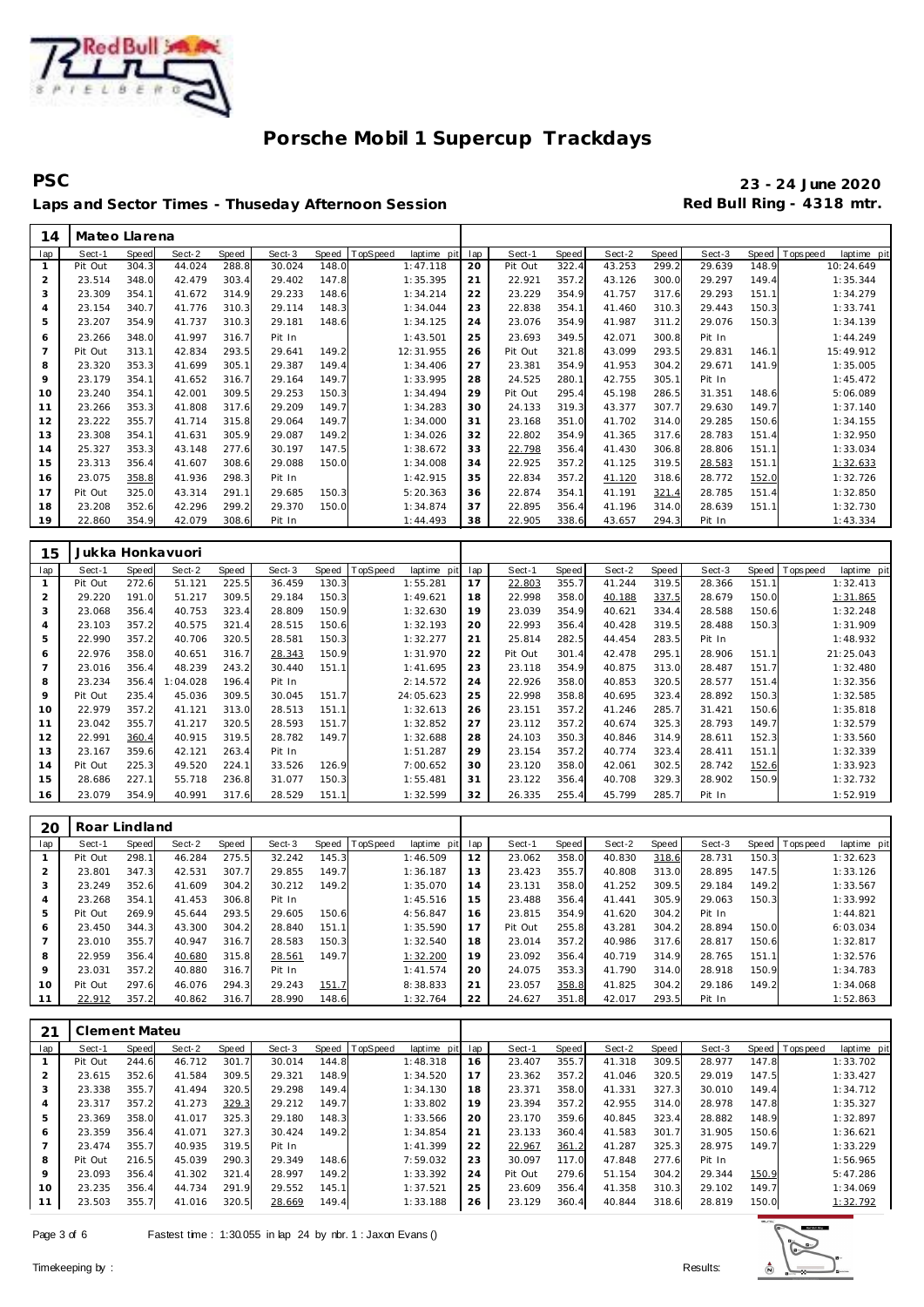

# **PSC 23 - 24 June 2020**

## Laps and Sector Times - Thuseday Afternoon Session **Red Bull Ring - 4318 mtr.**

| 12              |         | 23.176 356.4 40.686 329.3 31.176 |              | 148.9 | 1:35.038        | 27   |              | 23.041 359.6 40.884 324.3 28.955 |              | 148.9 | 1:32.880 |
|-----------------|---------|----------------------------------|--------------|-------|-----------------|------|--------------|----------------------------------|--------------|-------|----------|
| 13 <sup>1</sup> |         | 23.227 354.1 40.750 324.3        | 28.952 147.8 |       | 1:32.929        | 28 L |              | 23.118 360.4 59.657              | 196.4 31.398 | 150.6 | 1:54.173 |
| 14              |         | 25.594 261.6 48.843 260.2 Pit In |              |       | $1:54.793$   29 |      |              | 23.013 358.8 41.158 313.0        | 29.022       | 149.2 | 1:33.193 |
| 15              | Pit Out | 296.5 44.404 298.3 29.515        |              | 148.9 | 45:41.889       | 30 I | 23.249 357.2 | 40.906 321.4 Pit In              |              |       | 1:43.741 |

| 22  | Ayhancan Güven |       |        |       |        |       |          |                |     |         |       |        |       |        |       |                          |
|-----|----------------|-------|--------|-------|--------|-------|----------|----------------|-----|---------|-------|--------|-------|--------|-------|--------------------------|
| lap | Sect-1         | Speed | Sect-2 | Speed | Sect-3 | Speed | TopSpeed | laptime<br>pit | lap | Sect-1  | Speed | Sect-2 | Speed | Sect-3 | Speed | Tops peed<br>laptime pit |
|     | Pit Out        | 250.7 | 48.588 | 292.7 | 29.281 | 148.9 |          | 1:52.157       | 12  | Pit Out | 347.3 | 41.217 | 314.9 | 28.278 | 152.6 | 36:38.230                |
|     | 23.405         | 348.8 | 41.074 | 303.4 | 28.301 | 151.1 |          | 1:32.780       | 13  | 22.718  | 362.0 | 40.422 | 318.6 | 28.754 | 153.8 | 1:31.894                 |
| 3   | 22.960         | 357.2 | 40.622 | 323.4 | 28.237 | 151.7 |          | 1:31.819       | 14  | 22.642  | 363.6 | 40.356 | 318.6 | 27.994 | 152.6 | 1:30.992                 |
| 4   | 22.895         | 359.6 | 41.190 | 327.3 | 28.614 | 153.2 |          | 1:32.699       | 15  | 22.705  | 362.8 | 40.194 | 317.6 | 28.046 | 151.4 | 1:30.945                 |
| 5   | 22.745         | 358.0 | 40.635 | 297.5 | 28.793 | 153.5 |          | 1:32.173       | 16  | 22.802  | 362.8 | 40.327 | 310.3 | 28.323 | 153.2 | 1:31.452                 |
| 6   | 22.733         | 359.6 | 41.230 | 297.5 | Pit In |       |          | 1:38.750       | 17  | 22.919  | 360.4 | 43.492 | 300.8 | Pit In |       | 1:39.107                 |
|     | Pit Out        | 292.2 | 43.380 | 285.0 | 29.491 | 151.4 |          | 6:26.069       | 18  | Pit Out | 212.3 | 45.873 | 294.3 | 29.655 | 149.2 | 8:44.450                 |
| 8   | 23.467         | 348.0 | 40.925 | 315.8 | 28.266 | 152.3 |          | 1:32.658       | 19  | 23.156  | 355.7 | 40.862 | 321.4 | 28.249 | 153.5 | 1:32.267                 |
| 9   | 22.884         | 352.6 | 40.700 | 322.4 | 27.865 | 152.0 |          | 1:31.449       | 20  | 22.626  | 362.8 | 40.105 | 325.3 | 27.777 | 154.4 | 1:30.508                 |
| 10  | 22.708         | 361.2 | 40.122 | 324.3 | 28.025 | 152.3 |          | 1:30.855       | 21  | 22.469  | 363.6 | 40.009 | 328.3 | 27.856 | 154.1 | 1:30.334                 |
|     | 22.715         | 360.4 | 51.697 | 261.5 | Pit In |       |          | 1:51.724       | 22  | 22.585  | 363.6 | 40.133 | 319.5 | Pit In |       | 1:37.277                 |

| 23  | Marvin Klein |       |        |       |        |       |          |                |     |         |       |        |       |        |       |                |             |
|-----|--------------|-------|--------|-------|--------|-------|----------|----------------|-----|---------|-------|--------|-------|--------|-------|----------------|-------------|
| lap | Sect-1       | Speed | Sect-2 | Speed | Sect-3 | Speed | TopSpeed | laptime<br>pit | lap | Sect-1  | Speed | Sect-2 | Speed | Sect-3 |       | Speed Topspeed | laptime pit |
|     | Pit Out      | 256.6 | 46.351 | 315.8 | 28.964 | 148.6 |          | 1:47.970       | 15  | 22.780  | 357.2 | 40.244 | 331.3 | 28.269 | 152.0 |                | 1:31.293    |
|     | 23.088       | 356.4 | 40.729 | 326.3 | 28.432 | 151.1 |          | 1:32.249       | 16  | 22.795  | 358.0 | 40.263 | 324.3 | 28.341 | 150.6 |                | 1:31.399    |
| 3   | 22.947       | 358.0 | 40.425 | 326.3 | 28.258 | 151.4 |          | 1:31.630       | 17  | 22.753  | 362.8 | 40.272 | 320.5 | 28.269 | 151.4 |                | 1:31.294    |
| 4   | 22.852       | 359.6 | 40.366 | 329.3 | 28.094 | 152.3 |          | 1:31.312       | 18  | 22.658  | 359.6 | 40.512 | 320.5 | 28.247 | 151.4 |                | 1:31.417    |
| 5   | 22.723       | 361.2 | 40.383 | 329.3 | 28.502 | 152.0 |          | 1:31.608       | 19  | 22.810  | 360.4 | 40.827 | 319.5 | 28.357 | 151.1 |                | 1:31.994    |
| 6   | 22.798       | 361.2 | 40.298 | 325.3 | 28.119 | 152.0 |          | 1:31.215       | 20  | 22.662  | 362.0 | 40.401 | 325.3 | Pit In |       |                | 1:37.765    |
|     | 22.735       | 362.0 | 40.717 | 329.3 | Pit In |       |          | 1:38.671       | 21  | Pit Out | 351.0 | 40.827 | 317.6 | 28.404 | 151.7 |                | 4:48.954    |
| 8   | Pit Out      | 178.6 | 45.680 | 293.5 | 28.785 | 149.4 |          | 8:15.441       | 22  | 22.663  | 362.0 | 40.526 | 324.3 | 28.261 | 152.0 |                | 1:31.450    |
| 9   | 22.898       | 356.4 | 40.417 | 327.3 | 28.174 | 151.1 |          | 1:31.489       | 23  | 22.757  | 360.4 | 40.403 | 330.3 | 28.500 | 152.6 |                | 1:31.660    |
| 10  | 22.843       | 358.0 | 40.282 | 326.3 | 28.037 | 151.1 |          | 1:31.162       | 24  | 22.798  | 361.2 | 40.430 | 330.3 | 28.662 | 152.0 |                | 1:31.890    |
| 11  | 22.874       | 357.2 | 40.190 | 323.4 | 28.053 | 151.4 |          | 1:31.117       | 25  | 22.891  | 359.6 | 40.703 | 323.4 | 28.541 | 150.6 |                | 1:32.135    |
| 12  | 22.828       | 359.6 | 40.026 | 331.3 | 28.123 | 151.7 |          | 1:30.977       | 26  | 22.903  | 362.0 | 40.772 | 324.3 | 28.546 | 152.0 |                | 1:32.221    |
| 13  | 22.944       | 357.2 | 40.813 | 284.2 | Pit In |       |          | 1:41.574       | 27  | 23.130  | 360.4 | 40.490 | 321.4 | Pit In |       |                | 1:39.317    |
| 14  | Pit Out      | 349.5 | 41.178 | 313.0 | 28.647 | 150.9 |          | 42:58.379      | 28  |         |       |        |       |        |       |                |             |

| 24      |         |       | Max van Splunteren |       |        |       |                |             |     |         |       |        |       |        |       |                 |             |
|---------|---------|-------|--------------------|-------|--------|-------|----------------|-------------|-----|---------|-------|--------|-------|--------|-------|-----------------|-------------|
| lap     | Sect-1  | Speed | Sect-2             | Speed | Sect-3 |       | Speed TopSpeed | laptime pit | lap | Sect-1  | Speed | Sect-2 | Speed | Sect-3 |       | Speed Tops peed | laptime pit |
|         | Pit Out | 190.6 | 56.664             | 243.2 | 31.135 | 140.4 |                | 2:01.049    | 10  | 22.963  | 327.0 | 41.044 | 323.4 | 27.974 | 151.1 |                 | 1:31.981    |
|         | 23.895  | 351.0 | 40.858             | 328.3 | 28.709 | 149.7 |                | 1:33.462    | 11  | 22.830  | 358.8 | 40.189 | 331.3 | 28.035 | 152.0 |                 | 1:31.054    |
|         | 23.132  | 351.8 | 40.907             | 336.4 | 28.275 | 149.4 |                | 1:32.314    | 12  | 23.057  | 358.0 | 40.174 | 334.4 | 28.162 | 152.3 |                 | 1:31.393    |
| 4       | 22.973  | 353.3 | 40.290             | 332.3 | 27.944 | 151.7 |                | 1:31.207    | 13  | 22.818  | 358.8 | 40.725 | 329.3 | 28.204 | 151.7 |                 | 1:31.747    |
| 5       | 22.821  | 354.9 | 40.227             | 323.4 | 28.179 | 151.4 |                | 1:31.227    | 14  | 22.921  | 359.6 | 40.615 | 315.8 | Pit In |       |                 | 1:37.958    |
| 6       | 22.952  | 354.1 | 40.400             | 333.3 | Pit In |       |                | 1:37.538    | 15  | Pit Out | 296.5 | 43.215 | 301.7 | 28.762 | 150.6 |                 | 28:00.027   |
|         | Pit Out | 289.6 | 45.573             | 309.5 | 29.316 | 143.7 |                | 9:45.170    | 16  | 22.707  | 360.4 | 40.664 | 324.3 | 28.233 | 151.7 |                 | 1:31.604    |
| 8       | 23.407  | 351.8 | 42.142             | 330.3 | 28.168 | 151.1 |                | 1:33.717    | 17  | 23.393  | 304.8 | 41.686 | 329.3 | 35.424 | 149.4 |                 | 1:40.503    |
| $\circ$ | 22.909  | 357.2 | 40.815             | 330.3 | 28.060 | 150.9 |                | 1:31.784    | 18  | 23.138  | 357.2 | 40.486 | 326.3 | Pit In |       |                 | 1:38.736    |

| 25             | Larry ten Voorde |       |        |       |        |       |                |                 |     |        |       |        |       |        |       |                 |             |
|----------------|------------------|-------|--------|-------|--------|-------|----------------|-----------------|-----|--------|-------|--------|-------|--------|-------|-----------------|-------------|
| lap            | Sect-1           | Speed | Sect-2 | Speed | Sect-3 |       | Speed TopSpeed | laptime<br>pitl | lap | Sect-1 | Speed | Sect-2 | Speed | Sect-3 |       | Speed Tops peed | laptime pit |
|                | Pit Out          | 299.2 | 43.918 | 302.5 | 28.970 | 150.3 |                | 1:41.848        | 14  | 23.655 | 336.5 | 41.045 | 310.3 | 28.485 | 152.9 |                 | 1:33.185    |
| 2              | 26.064           | 253.4 | 41.227 | 310.3 | 28.455 | 151.4 |                | 1:35.746        | 15  | 22.628 | 362.8 | 39.993 | 327.3 | 28.065 | 152.0 |                 | 1:30.686    |
| 3              | 22.858           | 357.2 | 40.074 | 334.4 | 28.075 | 151.1 |                | 1:31.007        | 16  | 22.581 | 361.2 | 39.996 | 329.3 | 27.997 | 153.2 |                 | 1:30.574    |
| 4              | 22.810           | 357.2 | 39.970 | 331.3 | 27.944 | 152.6 |                | 1:30.724        | 17  | 22.664 | 360.4 | 40.071 | 329.3 | 27.973 | 153.2 |                 | 1:30.708    |
| 5              | 22.799           | 358.0 | 40.127 | 332.3 | 28.073 | 152.9 |                | 1:30.999        | 18  | 22.726 | 360.4 | 40.184 | 329.3 | 28.198 | 152.9 |                 | 1:31.108    |
| 6              | 22.827           | 357.2 | 40.111 | 328.3 | Pit In |       |                | 1:37.384        | 19  | 22.727 | 359.6 | 40.293 | 326.3 | 28.239 | 151.7 |                 | 1:31.259    |
| $\overline{7}$ | Pit Out          | 197.3 | 46.569 | 309.5 | 28.752 | 150.3 |                | 5:42.209        | 20  | 22.795 | 362.8 | 40.260 | 330.3 | 28.234 | 151.4 |                 | 1:31.289    |
| 8              | 22.989           | 348.0 | 40.307 | 320.5 | 27.980 | 152.9 |                | 1:31.276        | 21  | 22.799 | 362.0 | 40.454 | 326.3 | 28.468 | 152.0 |                 | 1:31.721    |
| 9              | 22.642           | 358.0 | 39.851 | 336.4 | 27.815 | 152.3 |                | 1:30.308        | 22  | 22.814 | 361.2 | 40.385 | 320.5 | 28.414 | 152.0 |                 | 1:31.613    |
| 10             | 22.692           | 360.4 | 39.891 | 331.3 | 27.871 | 152.0 |                | 1:30.454        | 23  | 22.818 | 362.0 | 40.846 | 324.3 | 28.386 | 152.0 |                 | 1:32.050    |
| 11             | 22.658           | 358.0 | 39.839 | 335.4 | 28.305 | 150.3 |                | 1:30.802        | 24  | 22.847 | 362.0 | 40.500 | 322.4 | 28.364 | 152.0 |                 | 1:31.711    |
| 12             | 23.030           | 354.1 | 40.570 | 312.1 | Pit In |       |                | 1:37.061        | 25  | 22.774 | 360.4 | 40.461 | 321.4 | 28.349 | 152.9 |                 | 1:31.584    |
| 13             | Pit Out          | 285.5 | 43.166 | 309.5 | 29.217 | 152.6 |                | 33:12.822       | 26  | 22.857 | 362.8 | 40.586 | 322.4 | Pit In |       |                 | 1:36.490    |



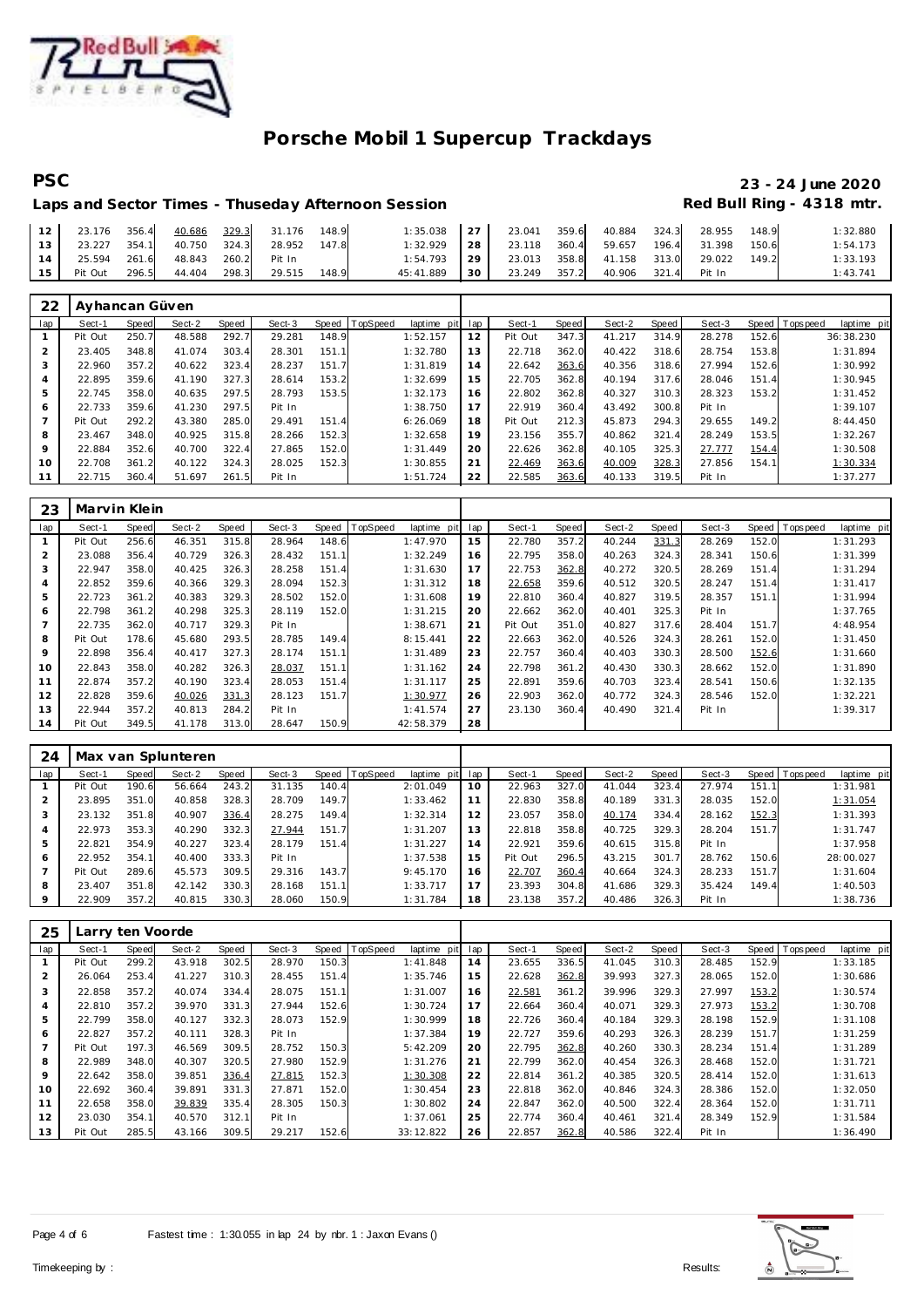

## **PSC 23 - 24 June 2020** Laps and Sector Times - Thuseday Afternoon Session **Red Bull Ring - 4318 mtr.**

| 26             | Jesse van Kuijk |       |        |       |        |       |          |             |     |         |       |        |       |        |       |                |             |
|----------------|-----------------|-------|--------|-------|--------|-------|----------|-------------|-----|---------|-------|--------|-------|--------|-------|----------------|-------------|
| lap            | Sect-1          | Speed | Sect-2 | Speed | Sect-3 | Speed | TopSpeed | laptime pit | lap | Sect-1  | Speed | Sect-2 | Speed | Sect-3 |       | Speed Topspeed | laptime pit |
|                | Pit Out         | 254.6 | 46.405 | 306.8 | Pit In |       |          | 1:54.400    | 16  | 22.739  | 355.7 | 40.177 | 337.5 | 28.340 | 149.7 |                | 1:31.256    |
| $\overline{2}$ | Pit Out         | 241.0 | 45.043 | 310.3 | 31.267 | 139.7 |          | 3:41.500    | 17  | 22.939  | 357.2 | 40.543 | 326.3 | Pit In |       |                | 1:36.013    |
| 3              | 25.360          | 316.1 | 42.311 | 328.3 | 28.730 | 148.9 |          | 1:36.401    | 18  | Pit Out | 319.3 | 41.477 | 322.4 | 28.703 | 151.7 |                | 14:18.038   |
| 4              | 23.251          | 354.9 | 42.768 | 293.5 | 29.217 | 151.7 |          | 1:35.236    | 19  | 22.993  | 354.1 | 40.321 | 327.3 | 28.258 | 151.4 |                | 1:31.572    |
| 5              | 22.808          | 357.2 | 40.455 | 322.4 | 28.651 | 148.6 |          | 1:31.914    | 20  | 22.804  | 358.0 | 40.393 | 330.3 | 28.304 | 152.0 |                | 1:31.501    |
| 6              | 23.699          | 354.9 | 40.633 | 321.4 | 28.251 | 152.0 |          | 1:32.583    | 21  | 22.949  | 358.8 | 40.415 | 325.3 | 28.485 | 152.6 |                | 1:31.849    |
| 7              | 22.850          | 358.0 | 40.308 | 331.3 | 28.374 | 151.1 |          | 1:31.532    | 22  | 22.812  | 360.4 | 40.614 | 326.3 | 28.511 | 151.1 |                | 1:31.937    |
| 8              | 22.787          | 358.8 | 40.354 | 334.4 | 28.266 | 150.0 |          | 1:31.407    | 23  | 22.937  | 358.8 | 40.534 | 325.3 | 28.482 | 152.0 |                | 1:31.953    |
| 9              | 22.880          | 360.4 | 40.367 | 334.4 | 28.281 | 151.4 |          | 1:31.528    | 24  | 22.879  | 358.8 | 40.650 | 321.4 | 28.309 | 152.6 |                | 1:31.838    |
| 10             | 22.966          | 358.8 | 40.728 | 323.4 | Pit In |       |          | 1:37.920    | 25  | 22.927  | 358.8 | 40.567 | 329.3 | 28.473 | 152.0 |                | 1:31.967    |
| 11             | Pit Out         | 248.7 | 45.072 | 313.0 | 30.294 | 149.2 |          | 15:38.361   | 26  | 22.821  | 359.6 | 40.473 | 323.4 | 28.437 | 151.7 |                | 1:31.731    |
| 12             | 23.233          | 354.1 | 40.885 | 324.3 | 28.476 | 151.1 |          | 1:32.594    | 27  | 22.904  | 357.2 | 40.594 | 329.3 | 28.589 | 151.4 |                | 1:32.087    |
| 13             | 22.744          | 358.0 | 40.352 | 338.6 | 28.111 | 152.3 |          | 1:31.207    | 28  | 23.008  | 356.4 | 40.603 | 331.3 | 29.035 | 152.3 |                | 1:32.646    |
| 14             | 22.696          | 358.0 | 40.117 | 336.4 | 28.493 | 149.4 |          | 1:31.306    | 29  | 22.919  | 355.7 | 40.696 | 318.6 | 28.429 | 152.0 |                | 1:32.044    |
| 15             | 22.849          | 354.9 | 40.325 | 313.0 | 28.328 | 152.3 |          | 1:31.502    | 30  | 22.976  | 358.0 | 40.860 | 316.7 | Pit In |       |                | 1:37.188    |

| 30  |         | Lucas Groeneveld |        |       |        |       |          |                |     |         |       |        |       |        |       |            |             |
|-----|---------|------------------|--------|-------|--------|-------|----------|----------------|-----|---------|-------|--------|-------|--------|-------|------------|-------------|
| lap | Sect-1  | Speed            | Sect-2 | Speed | Sect-3 | Speed | TopSpeed | laptime<br>pit | lap | Sect-1  | Speed | Sect-2 | Speed | Sect-3 | Speed | T ops peed | laptime pit |
|     | Pit Out | 270.8            | 46.752 | 301.7 | 29.302 | 148.6 |          | 1:41.656       | 15  | 22.728  | 360.4 | 40.653 | 318.6 | 28.052 | 151.4 | 1:31.433   |             |
| 2   | 23.473  | 351.0            | 42.030 | 305.1 | 28.847 | 150.6 |          | 1:34.350       | 16  | 22.674  | 358.0 | 40.498 | 312.1 | 28.092 | 151.7 | 1:31.264   |             |
| 3   | 23.023  | 355.7            | 40.812 | 314.9 | 28.620 | 149.7 |          | 1:32.455       | 17  | 22.634  | 358.8 | 40.389 | 316.7 | 28.127 | 151.7 | 1:31.150   |             |
| 4   | 22.929  | 358.8            | 41.146 | 315.8 | 28.307 | 152.0 |          | 1:32.382       | 18  | 24.382  | 324.4 | 41.789 | 295.1 | Pit In |       | 1:40.784   |             |
| 5   | 23.086  | 358.0            | 40.809 | 317.6 | 29.222 | 151.1 |          | 1:33.117       | 19  | Pit Out | 314.3 | 42.310 | 313.0 | 30.204 | 151.4 | 59:31.037  |             |
| 6   | 22.804  | 358.8            | 41.079 | 304.2 | 28.922 | 150.9 |          | 1:32.805       | 20  | 23.048  | 349.5 | 41.750 | 276.9 | 29.304 | 152.0 | 1:34.102   |             |
|     | 22.876  | 356.4            | 41.662 | 301.7 | Pit In |       |          | 1:38.542       | 21  | 23.013  | 358.0 | 41.100 | 312.1 | 28.538 | 150.9 | 1:32.651   |             |
| 8   | Pit Out | 274.9            | 44.049 | 300.0 | 29.402 | 148.0 |          | 7:02.071       | 22  | 22.931  | 359.6 | 40.646 | 313.0 | 28.307 | 152.0 | 1:31.884   |             |
| 9   | 23.217  | 353.3            | 41.523 | 284.2 | 28.677 | 150.6 |          | 1:33.417       | 23  | 23.002  | 353.3 | 40.555 | 313.0 | 28.391 | 151.7 | 1:31.948   |             |
| 10  | 23.005  | 356.4            | 46.830 | 291.9 | Pit In |       |          | 1:43.102       | 24  | 22.814  | 356.4 | 40.775 | 315.8 | 28.572 | 151.1 | 1:32.161   |             |
| 11  | Pit Out | 292.7            | 43.651 | 300.0 | 29.567 | 147.5 |          | 10:32.780      | 25  | 23.026  | 358.0 | 40.645 | 318.6 | 28.482 | 151.7 | 1:32.153   |             |
| 12  | 23.437  | 334.4            | 41.399 | 305.1 | 28.707 | 150.6 |          | 1:33.543       | 26  | 23.186  | 357.2 | 40.530 | 316.7 | 28.514 | 151.4 | 1:32.230   |             |
| 13  | 23.102  | 354.1            | 40.774 | 305.1 | 29.133 | 150.9 |          | 1:33.009       | 27  | 23.036  | 355.7 | 40.620 | 305.9 | 28.838 | 151.4 | 1:32.494   |             |
| 14  | 22.797  | 356.4            | 40.619 | 322.4 | 28.168 | 152.3 |          | 1:31.584       | 28  |         |       |        |       |        |       |            |             |

| 31             | Daan van Kuijk |       |        |       |        |       |                         |     |         |       |        |       |        |       |                         |
|----------------|----------------|-------|--------|-------|--------|-------|-------------------------|-----|---------|-------|--------|-------|--------|-------|-------------------------|
| lap            | Sect-1         | Speed | Sect-2 | Speed | Sect-3 | Speed | TopSpeed<br>laptime pit | lap | Sect-1  | Speed | Sect-2 | Speed | Sect-3 | Speed | Topspeed<br>laptime pit |
| $\mathbf{1}$   | Pit Out        | 257.0 | 50.075 | 259.0 | Pit In |       | 2:02.807                | 19  | 22.944  | 358.0 | 40.472 | 324.3 | 27.965 | 152.0 | 1:31.381                |
| $\overline{2}$ | Pit Out        | 277.7 | 48.131 | 250.6 | 31.527 | 138.2 | 10:35.279               | 20  | 22.802  | 358.0 | 40.539 | 319.5 | 28.107 | 151.4 | 1:31.448                |
| 3              | 25.459         | 310.7 | 44.380 | 299.2 | 29.919 | 143.2 | 1:39.758                | 21  | 22.813  | 358.0 | 41.273 | 301.7 | Pit In |       | 1:41.296                |
| $\overline{a}$ | 23.855         | 345.8 | 41.843 | 310.3 | 28.782 | 147.2 | 1:34.480                | 22  | Pit Out | 290.6 | 41.849 | 309.5 | 28.640 | 150.0 | 14:27.166               |
| 5              | 23.369         | 349.5 | 41.497 | 318.6 | Pit In |       | 1:40.655                | 23  | 23.106  | 356.4 | 40.600 | 314.0 | 28.508 | 150.9 | 1:32.214                |
| 6              | Pit Out        | 267.2 | 43.637 | 313.0 | 29.110 | 147.5 | 4:48.748                | 24  | 23.038  | 357.2 | 40.580 | 324.3 | 28.485 | 151.4 | 1:32.103                |
|                | 23.202         | 351.8 | 41.278 | 320.5 | 28.435 | 151.1 | 1:32.915                | 25  | 23.008  | 355.7 | 40.722 | 323.4 | 28.714 | 149.4 | 1:32.444                |
| 8              | 23.078         | 352.6 | 40.659 | 329.3 | 28.229 | 150.3 | 1:31.966                | 26  | 23.038  | 355.7 | 40.751 | 321.4 | 28.370 | 150.9 | 1:32.159                |
| 9              | 22.964         | 355.7 | 40.422 | 325.3 | 28.667 | 149.7 | 1:32.053                | 27  | 22.934  | 352.6 | 41.000 | 314.0 | 28.731 | 149.4 | 1:32.665                |
| 10             | 22.766         | 356.4 | 40.852 | 319.5 | 28.278 | 150.0 | 1:31.896                | 28  | 23.314  | 348.0 | 41.793 | 314.9 | 28.712 | 150.9 | 1:33.819                |
| 11             | 22.990         | 357.2 | 40.644 | 314.9 | 28.307 | 149.2 | 1:31.941                | 29  | 23.151  | 354.9 | 40.786 | 324.3 | 28.652 | 150.3 | 1:32.589                |
| 12             | 23.024         | 357.2 | 41.425 | 313.0 | 28.296 | 151.4 | 1:32.745                | 30  | 23.055  | 354.9 | 40.878 | 319.5 | 28.645 | 150.9 | 1:32.578                |
| 13             | 23.044         | 356.4 | 40.917 | 320.5 | 28.561 | 150.6 | 1:32.522                | 31  | 23.865  | 328.3 | 41.234 | 322.4 | 28.608 | 150.9 | 1:33.707                |
| 14             | 23.036         | 354.9 | 41.342 | 322.4 | Pit In |       | 1:41.773                | 32  | 22.991  | 354.9 | 40.978 | 321.4 | 28.745 | 150.6 | 1:32.714                |
| 15             | Pit Out        | 231.0 | 46.500 | 268.7 | 32.996 | 136.6 | 19:15.136               | 33  | 22.987  | 356.4 | 40.953 | 329.3 | 28.867 | 150.0 | 1:32.807                |
| 16             | 25.650         | 205.0 | 44.150 | 315.8 | 28.516 | 150.0 | 1:38.316                | 34  | 23.119  | 356.4 | 40.839 | 324.3 | 28.495 | 151.1 | 1:32.453                |
| 17             | 23.182         | 355.7 | 43.521 | 139.7 | 29.722 | 151.4 | 1:36.425                | 35  | 22.962  | 354.1 | 40.854 | 321.4 | 29.947 | 149.2 | 1:33.763                |
| 18             | 22.774         | 355.7 | 40.912 | 304.2 | 28.488 | 150.6 | 1:32.174                | 36  |         |       |        |       |        |       |                         |

| 32             |         |       | Philippe Haezebrouck |       |        |       |                  |                 |    |         |       |        |       |        |       |                |             |
|----------------|---------|-------|----------------------|-------|--------|-------|------------------|-----------------|----|---------|-------|--------|-------|--------|-------|----------------|-------------|
| lap            | Sect-1  | Speed | Sect-2               | Speed | Sect-3 |       | Speed   TopSpeed | laptime pit lap |    | Sect-1  | Speed | Sect-2 | Speed | Sect-3 |       | Speed Topspeed | laptime pit |
|                | Pit Out | 228.4 | 1:06.815             | 248.3 | 31.931 | 146.4 |                  | 2:10.810        | 18 | 23.482  | 350.3 | 42.225 | 314.0 | 30.552 | 141.9 |                | 1:36.259    |
| 2              | 23.891  | 342.9 | 43.243               | 296.7 | 30.009 | 144.3 |                  | 1:37.143        | 19 | 23.226  | 353.3 | 42.468 | 288.0 | 30.417 | 146.1 |                | 1:36.111    |
| 3              | 23.751  | 354.1 | 42.371               | 302.5 | 30.551 | 143.5 |                  | 1:36.673        | 20 | 23.343  | 351.8 | 41.752 | 280.5 | 29.503 | 145.9 |                | 1:34.598    |
| $\overline{4}$ | 23.376  | 354.1 | 43.657               | 283.5 | 30.072 | 146.7 |                  | 1:37.105        | 21 | 26.442  | 261.6 | 48.213 | 196.4 | Pit In |       |                | 2:45.271    |
| 5              | 23.478  | 349.5 | 42.091               | 288.0 | 29.421 | 146.4 |                  | 1:34.990        | 22 | Pit Out | 180.4 | 48.103 | 272.0 | Pit In |       |                | 12:46.097   |
| 6              | 23.900  | 346.5 | 42.446               | 294.3 | 29.618 | 143.5 |                  | 1:35.964        | 23 | Pit Out | 218.0 | 57.599 | 277.6 | 31.611 | 148.0 |                | 5:40.303    |
| $\overline{7}$ | 23.569  | 356.4 | 41.543               | 310.3 | 29.192 | 148.9 |                  | 1:34.304        | 24 | 24.481  | 339.3 | 43.688 | 285.0 | 29.404 | 148.0 |                | 1:37.573    |
| 8              | 23.638  | 354.9 | 1:05.488             | 254.7 | 32.592 | 144.8 |                  | 2:01.718        | 25 | 23.349  | 354.9 | 41.903 | 284.2 | 29.520 | 148.3 |                | 1:34.772    |
| 9              | 23.487  | 349.5 | 42.351               | 300.0 | 29.672 | 147.8 |                  | 1:35.510        | 26 | 23.267  | 346.5 | 42.034 | 299.2 | 30.260 | 141.2 |                | 1:35.561    |
| 10             | 23.329  | 346.5 | 42.761               | 289.5 | 29.210 | 148.6 |                  | 1:35.300        | 27 | 23.480  | 340.0 | 42.372 | 295.1 | 29.510 | 149.4 |                | 1:35.362    |